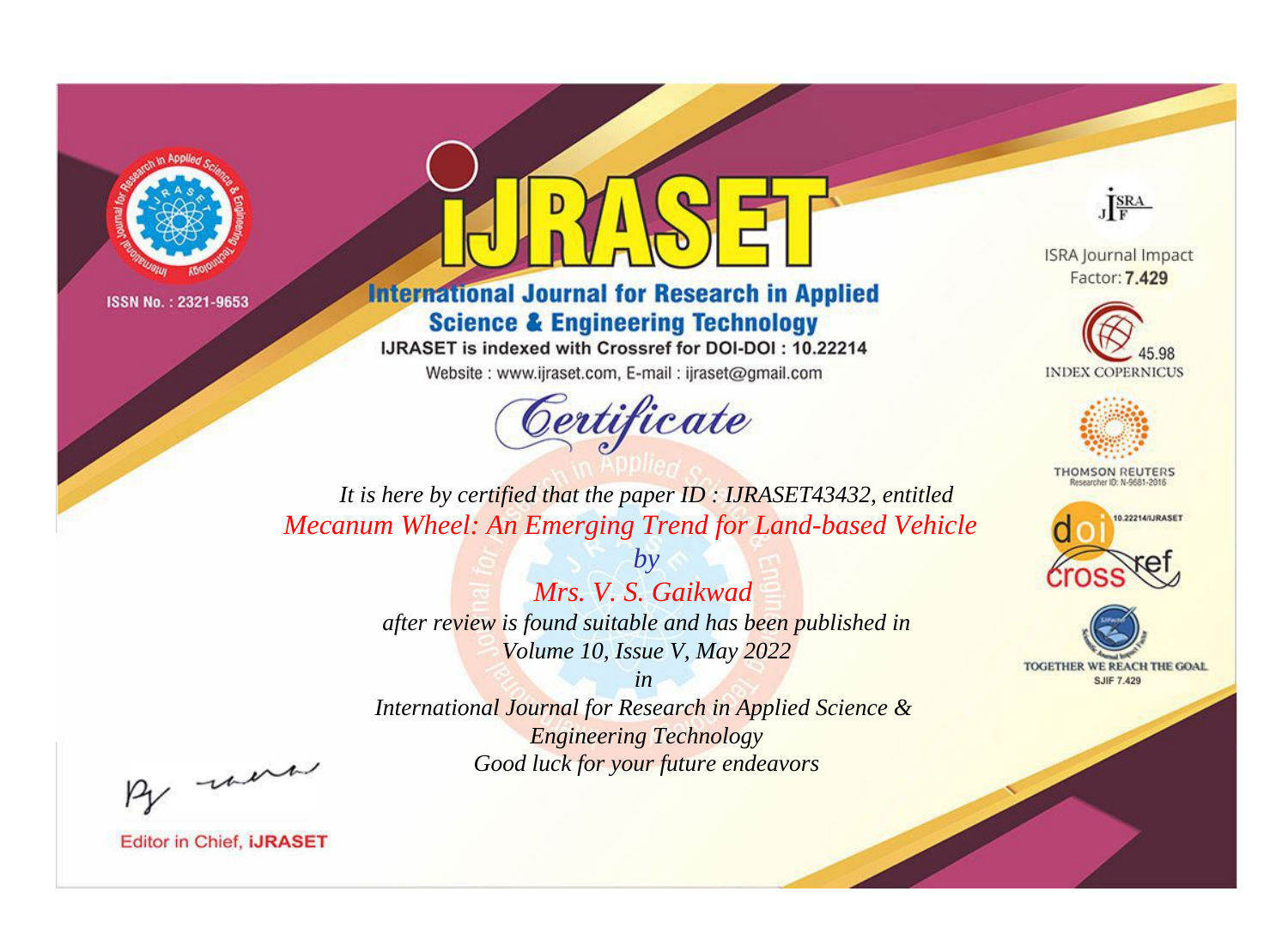



**International Journal for Research in Applied Science & Engineering Technology** 

IJRASET is indexed with Crossref for DOI-DOI: 10.22214

Website: www.ijraset.com, E-mail: ijraset@gmail.com



JERA

**ISRA Journal Impact** Factor: 7.429





**THOMSON REUTERS** 



TOGETHER WE REACH THE GOAL **SJIF 7.429** 

*It is here by certified that the paper ID : IJRASET43432, entitled Mecanum Wheel: An Emerging Trend for Land-based Vehicle*

> *Gagan Pawar after review is found suitable and has been published in Volume 10, Issue V, May 2022*

*by*

*in International Journal for Research in Applied Science &* 

*Engineering Technology Good luck for your future endeavors*

By morn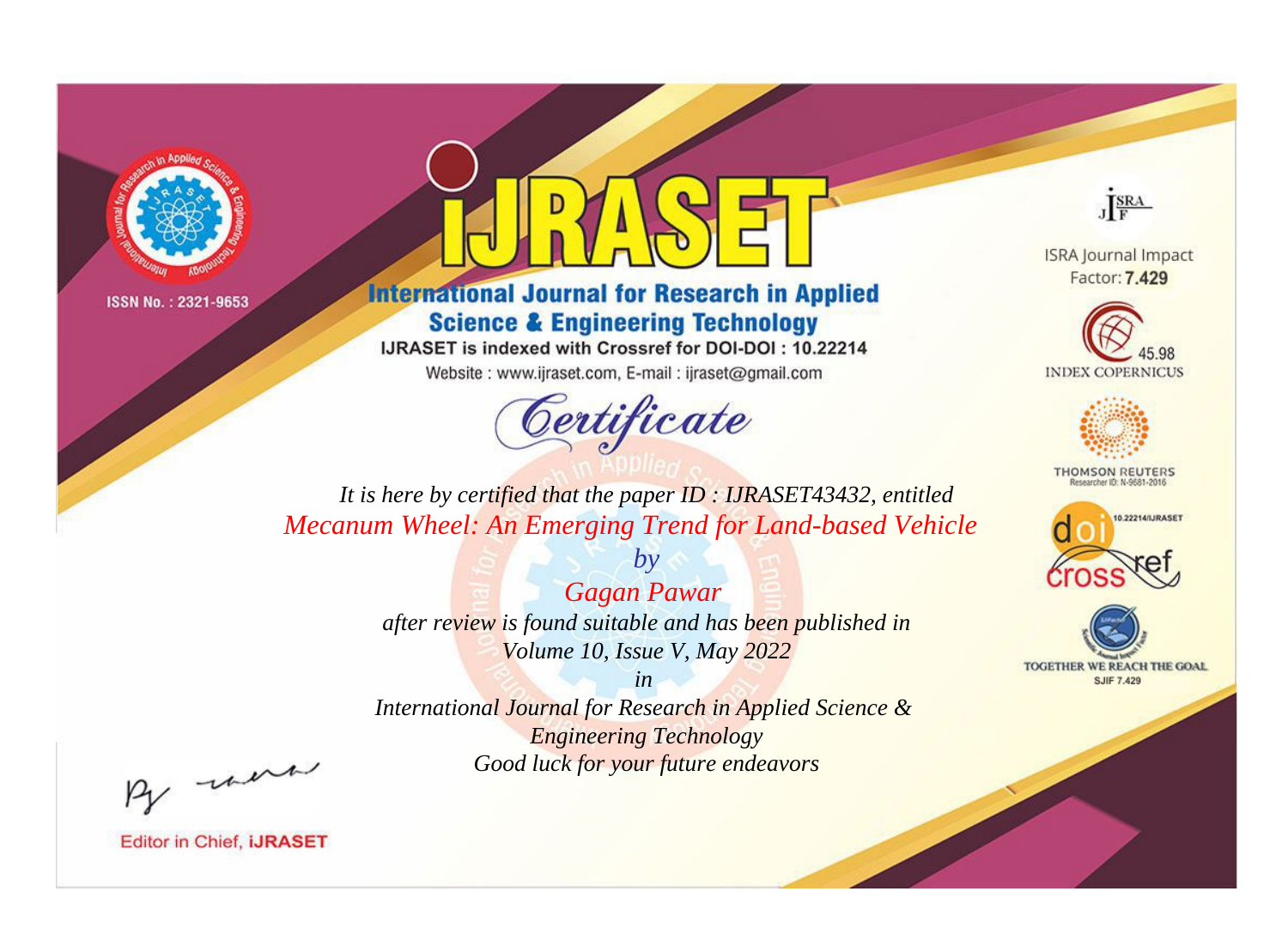



**International Journal for Research in Applied Science & Engineering Technology** 

IJRASET is indexed with Crossref for DOI-DOI: 10.22214

Website: www.ijraset.com, E-mail: ijraset@gmail.com



JERA

**ISRA Journal Impact** Factor: 7.429





**THOMSON REUTERS** 



TOGETHER WE REACH THE GOAL **SJIF 7.429** 

*It is here by certified that the paper ID : IJRASET43432, entitled Mecanum Wheel: An Emerging Trend for Land-based Vehicle*

> *Omkar Kudale after review is found suitable and has been published in Volume 10, Issue V, May 2022*

*by*

*in* 

*International Journal for Research in Applied Science & Engineering Technology Good luck for your future endeavors*

By morn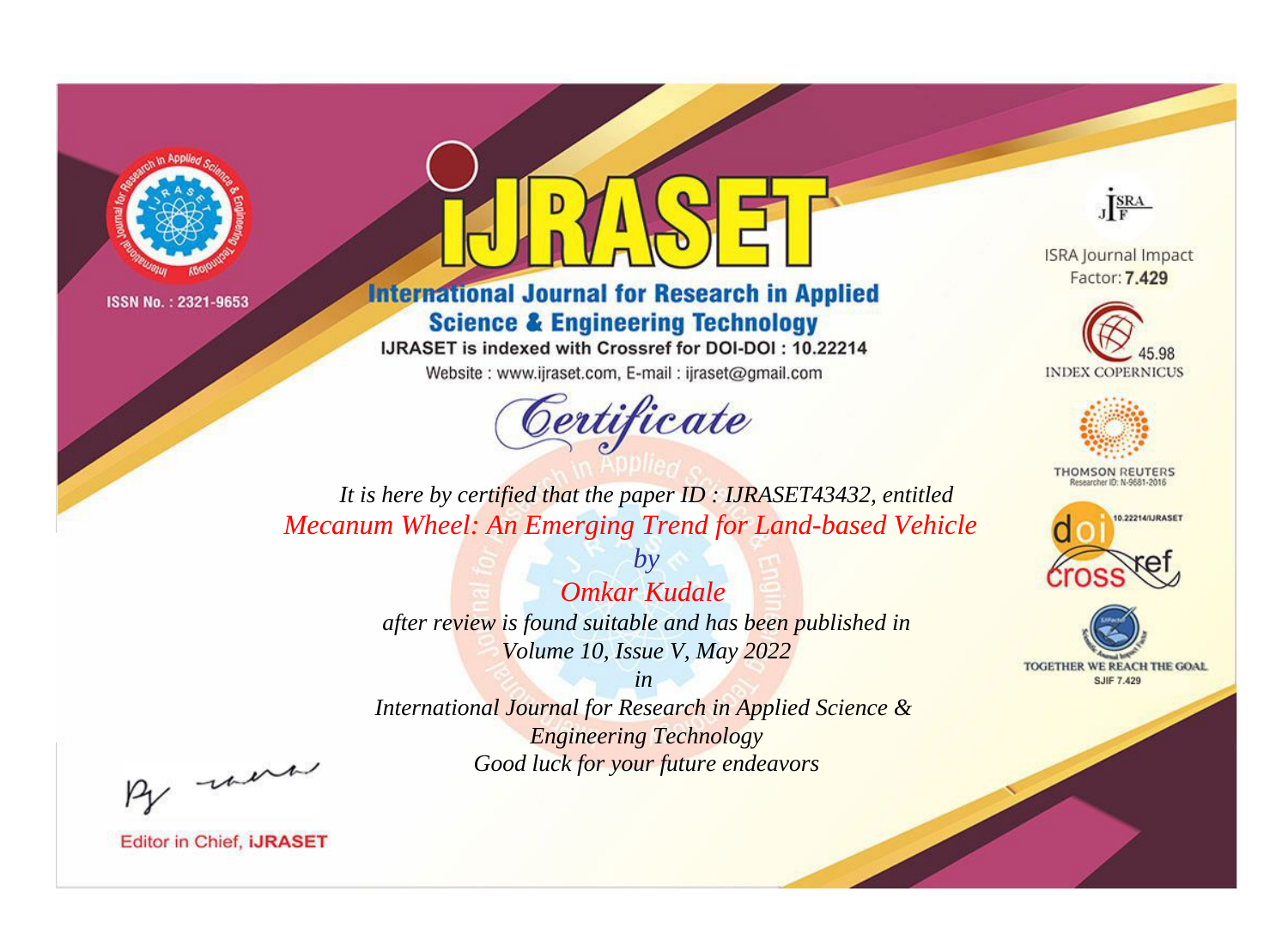



**International Journal for Research in Applied Science & Engineering Technology** 

IJRASET is indexed with Crossref for DOI-DOI: 10.22214

Website: www.ijraset.com, E-mail: ijraset@gmail.com



JERA

**ISRA Journal Impact** Factor: 7.429





**THOMSON REUTERS** 



TOGETHER WE REACH THE GOAL **SJIF 7.429** 

*It is here by certified that the paper ID : IJRASET43432, entitled Mecanum Wheel: An Emerging Trend for Land-based Vehicle*

> *by Yathathar Jadhav after review is found suitable and has been published in Volume 10, Issue V, May 2022*

> > *in*

*International Journal for Research in Applied Science & Engineering Technology Good luck for your future endeavors*

By morn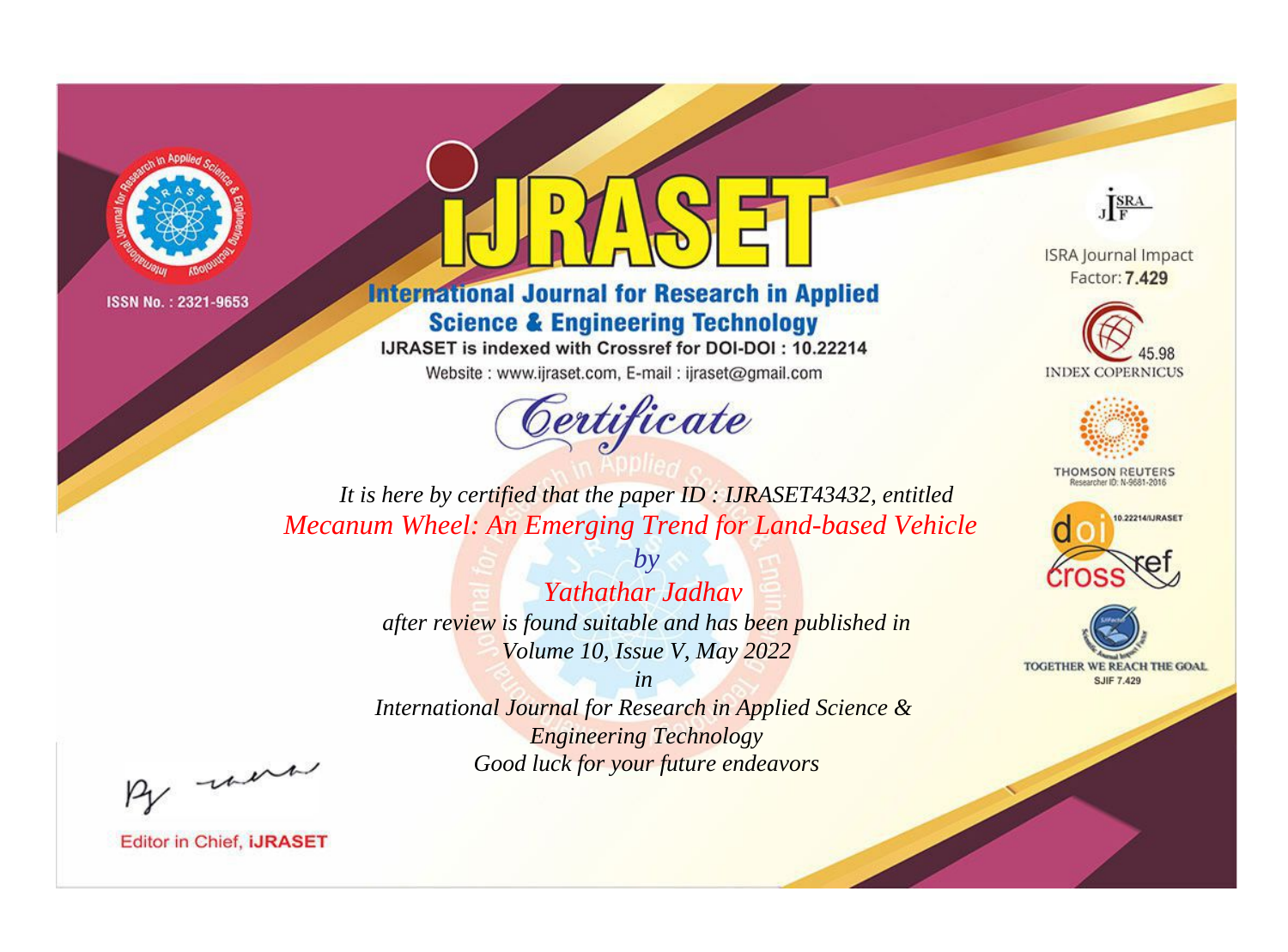



**International Journal for Research in Applied Science & Engineering Technology** 

IJRASET is indexed with Crossref for DOI-DOI: 10.22214

Website: www.ijraset.com, E-mail: ijraset@gmail.com



JERA

**ISRA Journal Impact** Factor: 7.429





**THOMSON REUTERS** 



TOGETHER WE REACH THE GOAL **SJIF 7.429** 

*It is here by certified that the paper ID : IJRASET43432, entitled Mecanum Wheel: An Emerging Trend for Land-based Vehicle*

> *Aman Khandale after review is found suitable and has been published in Volume 10, Issue V, May 2022*

*by*

*in* 

*International Journal for Research in Applied Science & Engineering Technology Good luck for your future endeavors*

By morn